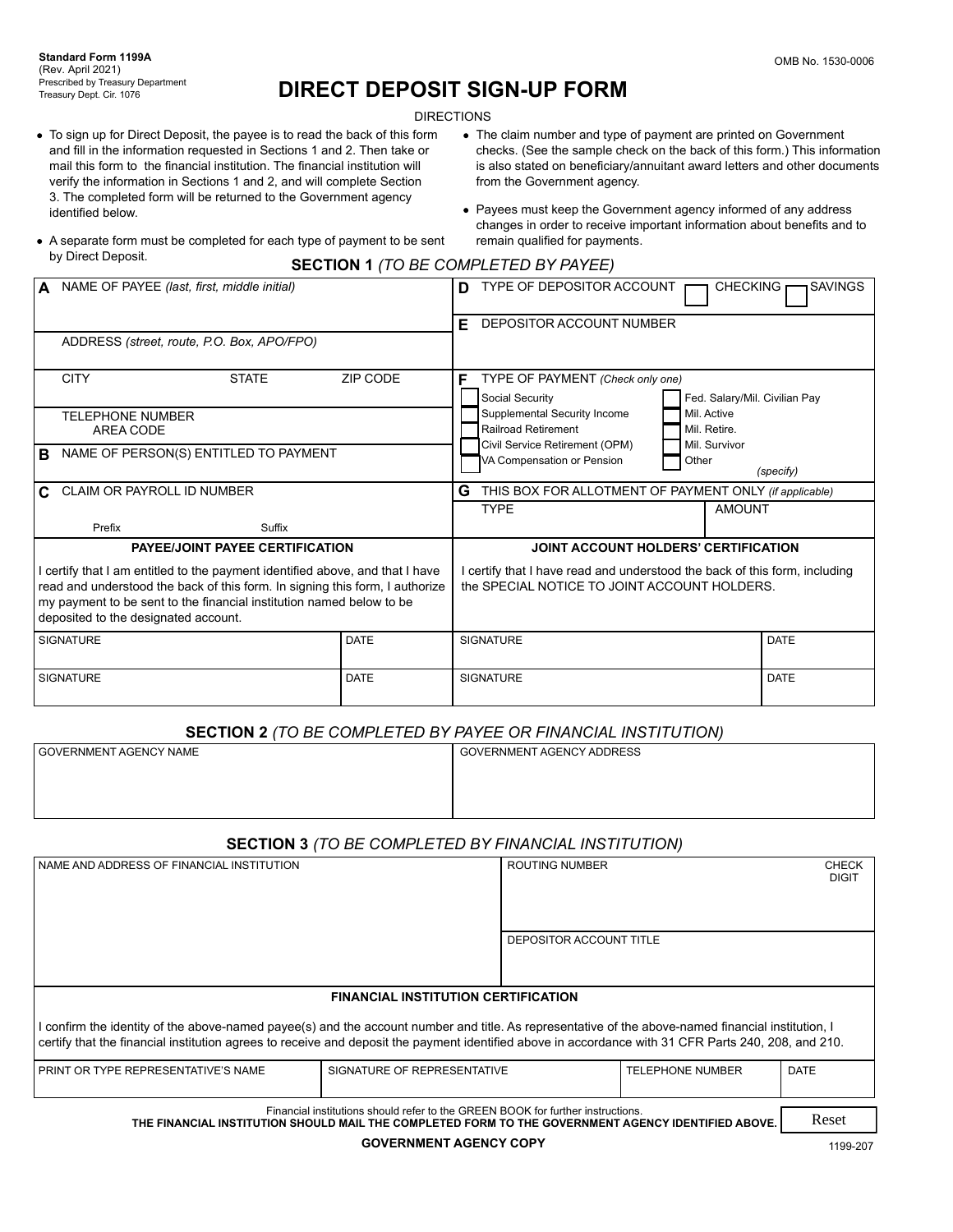# **DIRECT DEPOSIT SIGN-UP FORM**

**DIRECTIONS** 

- To sign up for Direct Deposit, the payee is to read the back of this form and fill in the information requested in Sections 1 and 2. Then take or mail this form to the financial institution. The financial institution will verify the information in Sections 1 and 2, and will complete Section 3. The completed form will be returned to the Government agency identified below.
- The claim number and type of payment are printed on Government checks. (See the sample check on the back of this form.) This information is also stated on beneficiary/annuitant award letters and other documents from the Government agency.
- Payees must keep the Government agency informed of any address changes in order to receive important information about benefits and to remain qualified for payments.
- A separate form must be completed for each type of payment to be sent by Direct Deposit.
	- **SECTION 1** *(TO BE COMPLETED BY PAYEE)*

|    | NAME OF PAYEE (last, first, middle initial)                                                                                                                 |                                        |                 | TYPE OF DEPOSITOR ACCOUNT<br><b>ISAVINGS</b><br><b>CHECKING</b><br>D                                                       |  |  |  |
|----|-------------------------------------------------------------------------------------------------------------------------------------------------------------|----------------------------------------|-----------------|----------------------------------------------------------------------------------------------------------------------------|--|--|--|
|    |                                                                                                                                                             |                                        |                 | DEPOSITOR ACCOUNT NUMBER<br>F                                                                                              |  |  |  |
|    | ADDRESS (street, route, P.O. Box, APO/FPO)                                                                                                                  |                                        |                 |                                                                                                                            |  |  |  |
|    | <b>CITY</b>                                                                                                                                                 | <b>STATE</b>                           | <b>ZIP CODE</b> | TYPE OF PAYMENT (Check only one)<br>F                                                                                      |  |  |  |
|    |                                                                                                                                                             |                                        |                 | Social Security<br>Fed. Salary/Mil. Civilian Pay<br>Mil. Active                                                            |  |  |  |
|    | <b>TELEPHONE NUMBER</b><br>AREA CODE                                                                                                                        |                                        |                 | Supplemental Security Income<br>Railroad Retirement<br>Mil. Retire.                                                        |  |  |  |
|    |                                                                                                                                                             |                                        |                 | Civil Service Retirement (OPM)<br>Mil. Survivor                                                                            |  |  |  |
| B. | NAME OF PERSON(S) ENTITLED TO PAYMENT                                                                                                                       |                                        |                 | VA Compensation or Pension<br>Other                                                                                        |  |  |  |
|    |                                                                                                                                                             |                                        |                 | (specify)                                                                                                                  |  |  |  |
| C. | CLAIM OR PAYROLL ID NUMBER                                                                                                                                  |                                        |                 | G<br>THIS BOX FOR ALLOTMENT OF PAYMENT ONLY (if applicable)                                                                |  |  |  |
|    |                                                                                                                                                             |                                        |                 | <b>AMOUNT</b><br><b>TYPE</b>                                                                                               |  |  |  |
|    | Prefix                                                                                                                                                      | Suffix                                 |                 |                                                                                                                            |  |  |  |
|    |                                                                                                                                                             | <b>PAYEE/JOINT PAYEE CERTIFICATION</b> |                 | <b>JOINT ACCOUNT HOLDERS' CERTIFICATION</b>                                                                                |  |  |  |
|    | certify that I am entitled to the payment identified above, and that I have<br>read and understood the back of this form. In signing this form, I authorize |                                        |                 | I certify that I have read and understood the back of this form, including<br>the SPECIAL NOTICE TO JOINT ACCOUNT HOLDERS. |  |  |  |
|    | my payment to be sent to the financial institution named below to be<br>deposited to the designated account.                                                |                                        |                 |                                                                                                                            |  |  |  |
|    | <b>SIGNATURE</b>                                                                                                                                            |                                        | <b>DATE</b>     | <b>SIGNATURE</b><br><b>DATE</b>                                                                                            |  |  |  |
|    | <b>SIGNATURE</b>                                                                                                                                            |                                        | <b>DATE</b>     | <b>DATE</b><br><b>SIGNATURE</b>                                                                                            |  |  |  |

## **SECTION 2** *(TO BE COMPLETED BY PAYEE OR FINANCIAL INSTITUTION)*

| GOVERNMENT AGENCY NAME | <b>GOVERNMENT AGENCY ADDRESS</b> |
|------------------------|----------------------------------|
|                        |                                  |
|                        |                                  |
|                        |                                  |

# **SECTION 3** *(TO BE COMPLETED BY FINANCIAL INSTITUTION)*

| NAME AND ADDRESS OF FINANCIAL INSTITUTION                                                                                                                                                                                                                                                                  | <b>ROUTING NUMBER</b>                      | <b>CHECK</b><br><b>DIGIT</b> |  |  |  |  |
|------------------------------------------------------------------------------------------------------------------------------------------------------------------------------------------------------------------------------------------------------------------------------------------------------------|--------------------------------------------|------------------------------|--|--|--|--|
| DEPOSITOR ACCOUNT TITLE                                                                                                                                                                                                                                                                                    |                                            |                              |  |  |  |  |
|                                                                                                                                                                                                                                                                                                            | <b>FINANCIAL INSTITUTION CERTIFICATION</b> |                              |  |  |  |  |
| I confirm the identity of the above-named payee(s) and the account number and title. As representative of the above-named financial institution, I<br>certify that the financial institution agrees to receive and deposit the payment identified above in accordance with 31 CFR Parts 240, 208, and 210. |                                            |                              |  |  |  |  |
| <b>TELEPHONE NUMBER</b><br><b>DATE</b><br>PRINT OR TYPE REPRESENTATIVE'S NAME<br>SIGNATURE OF REPRESENTATIVE                                                                                                                                                                                               |                                            |                              |  |  |  |  |
| Financial institutions should refer to the GREEN BOOK for further instructions.<br>THE FINANCIAL INSTITUTION SHOULD MAIL THE COMPLETED FORM TO THE GOVERNMENT AGENCY IDENTIFIED ABOVE.                                                                                                                     |                                            |                              |  |  |  |  |

#### **FINANCIAL INSTITUTION COPY**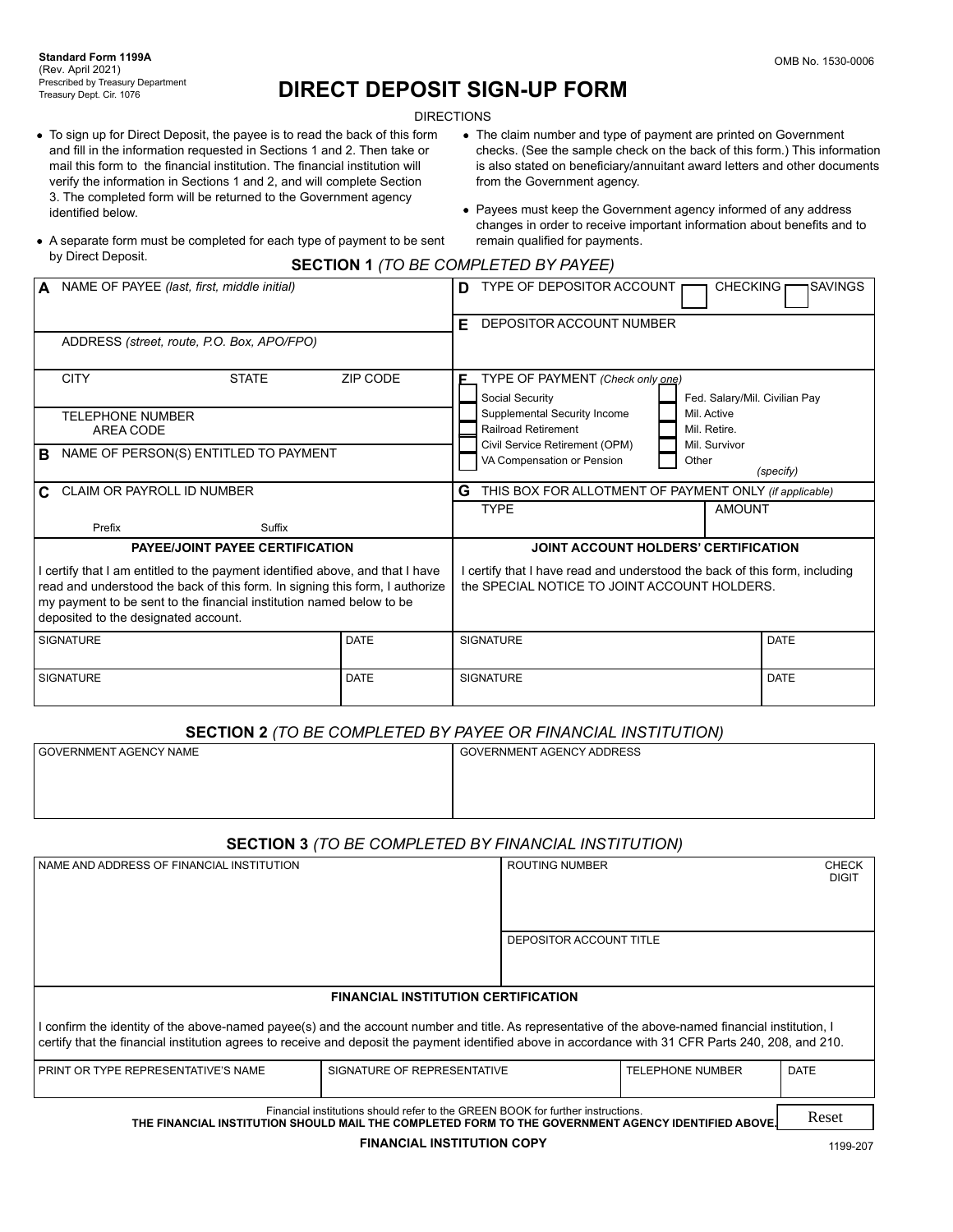# **DIRECT DEPOSIT SIGN-UP FORM**

**DIRECTIONS** 

- To sign up for Direct Deposit, the payee is to read the back of this form and fill in the information requested in Sections 1 and 2. Then take or mail this form to the financial institution. The financial institution will verify the information in Sections 1 and 2, and will complete Section 3. The completed form will be returned to the Government agency identified below.
- The claim number and type of payment are printed on Government checks. (See the sample check on the back of this form.) This information is also stated on beneficiary/annuitant award letters and other documents from the Government agency.
- Payees must keep the Government agency informed of any address changes in order to receive important information about benefits and to remain qualified for payments.
- A separate form must be completed for each type of payment to be sent by Direct Deposit.

|  | <b>SECTION 1 (TO BE COMPLETED BY PAYEE)</b> |  |
|--|---------------------------------------------|--|
|--|---------------------------------------------|--|

|    | NAME OF PAYEE (last, first, middle initial)                                   |                                        |             | D                                                                          | TYPE OF DEPOSITOR ACCOUNT                              |  | <b>CHECKING</b>                              | <b>ISAVINGS</b> |
|----|-------------------------------------------------------------------------------|----------------------------------------|-------------|----------------------------------------------------------------------------|--------------------------------------------------------|--|----------------------------------------------|-----------------|
|    |                                                                               |                                        |             | F.                                                                         | DEPOSITOR ACCOUNT NUMBER                               |  |                                              |                 |
|    | ADDRESS (street, route, P.O. Box, APO/FPO)                                    |                                        |             |                                                                            |                                                        |  |                                              |                 |
|    | <b>CITY</b>                                                                   | <b>STATE</b>                           | ZIP CODE    | F                                                                          | TYPE OF PAYMENT (Check only one)                       |  |                                              |                 |
|    |                                                                               |                                        |             |                                                                            | Social Security                                        |  | Fed. Salary/Mil. Civilian Pay<br>Mil. Active |                 |
|    | <b>TELEPHONE NUMBER</b>                                                       |                                        |             |                                                                            | Supplemental Security Income<br>Railroad Retirement    |  | Mil. Retire.                                 |                 |
|    | AREA CODE                                                                     |                                        |             |                                                                            | Civil Service Retirement (OPM)                         |  | Mil. Survivor                                |                 |
| в  | NAME OF PERSON(S) ENTITLED TO PAYMENT                                         |                                        |             |                                                                            | VA Compensation or Pension                             |  | Other                                        |                 |
|    |                                                                               |                                        |             |                                                                            |                                                        |  |                                              | (specify)       |
| C. | CLAIM OR PAYROLL ID NUMBER                                                    |                                        |             | G                                                                          | THIS BOX FOR ALLOTMENT OF PAYMENT ONLY (if applicable) |  |                                              |                 |
|    |                                                                               |                                        |             |                                                                            | <b>TYPE</b>                                            |  | <b>AMOUNT</b>                                |                 |
|    | Prefix                                                                        | Suffix                                 |             |                                                                            |                                                        |  |                                              |                 |
|    |                                                                               | <b>PAYEE/JOINT PAYEE CERTIFICATION</b> |             | JOINT ACCOUNT HOLDERS' CERTIFICATION                                       |                                                        |  |                                              |                 |
|    | I certify that I am entitled to the payment identified above, and that I have |                                        |             | I certify that I have read and understood the back of this form, including |                                                        |  |                                              |                 |
|    | read and understood the back of this form. In signing this form, I authorize  |                                        |             | the SPECIAL NOTICE TO JOINT ACCOUNT HOLDERS.                               |                                                        |  |                                              |                 |
|    | my payment to be sent to the financial institution named below to be          |                                        |             |                                                                            |                                                        |  |                                              |                 |
|    | deposited to the designated account.                                          |                                        |             |                                                                            |                                                        |  |                                              |                 |
|    | <b>SIGNATURE</b>                                                              |                                        | <b>DATE</b> |                                                                            | <b>SIGNATURE</b>                                       |  |                                              | DATE            |
|    |                                                                               |                                        |             |                                                                            |                                                        |  |                                              |                 |
|    | <b>SIGNATURE</b>                                                              |                                        | <b>DATE</b> |                                                                            | <b>SIGNATURE</b>                                       |  |                                              | <b>DATE</b>     |
|    |                                                                               |                                        |             |                                                                            |                                                        |  |                                              |                 |

## **SECTION 2** *(TO BE COMPLETED BY PAYEE OR FINANCIAL INSTITUTION)*

| GOVERNMENT AGENCY NAME | GOVERNMENT AGENCY ADDRESS |
|------------------------|---------------------------|
|                        |                           |
|                        |                           |
|                        |                           |

# **SECTION 3** *(TO BE COMPLETED BY FINANCIAL INSTITUTION)*

| NAME AND ADDRESS OF FINANCIAL INSTITUTION                                                                                                                                                                                                                                                                  | <b>ROUTING NUMBER</b>                      | <b>CHECK</b><br><b>DIGIT</b> |  |  |  |  |
|------------------------------------------------------------------------------------------------------------------------------------------------------------------------------------------------------------------------------------------------------------------------------------------------------------|--------------------------------------------|------------------------------|--|--|--|--|
| DEPOSITOR ACCOUNT TITLE                                                                                                                                                                                                                                                                                    |                                            |                              |  |  |  |  |
|                                                                                                                                                                                                                                                                                                            | <b>FINANCIAL INSTITUTION CERTIFICATION</b> |                              |  |  |  |  |
| I confirm the identity of the above-named payee(s) and the account number and title. As representative of the above-named financial institution, I<br>certify that the financial institution agrees to receive and deposit the payment identified above in accordance with 31 CFR Parts 240, 208, and 210. |                                            |                              |  |  |  |  |
| <b>TELEPHONE NUMBER</b><br><b>DATE</b><br>PRINT OR TYPE REPRESENTATIVE'S NAME<br>SIGNATURE OF REPRESENTATIVE                                                                                                                                                                                               |                                            |                              |  |  |  |  |
| Financial institutions should refer to the GREEN BOOK for further instructions.<br>THE FINANCIAL INSTITUTION SHOULD MAIL THE COMPLETED FORM TO THE GOVERNMENT AGENCY IDENTIFIED ABOVE.                                                                                                                     |                                            |                              |  |  |  |  |